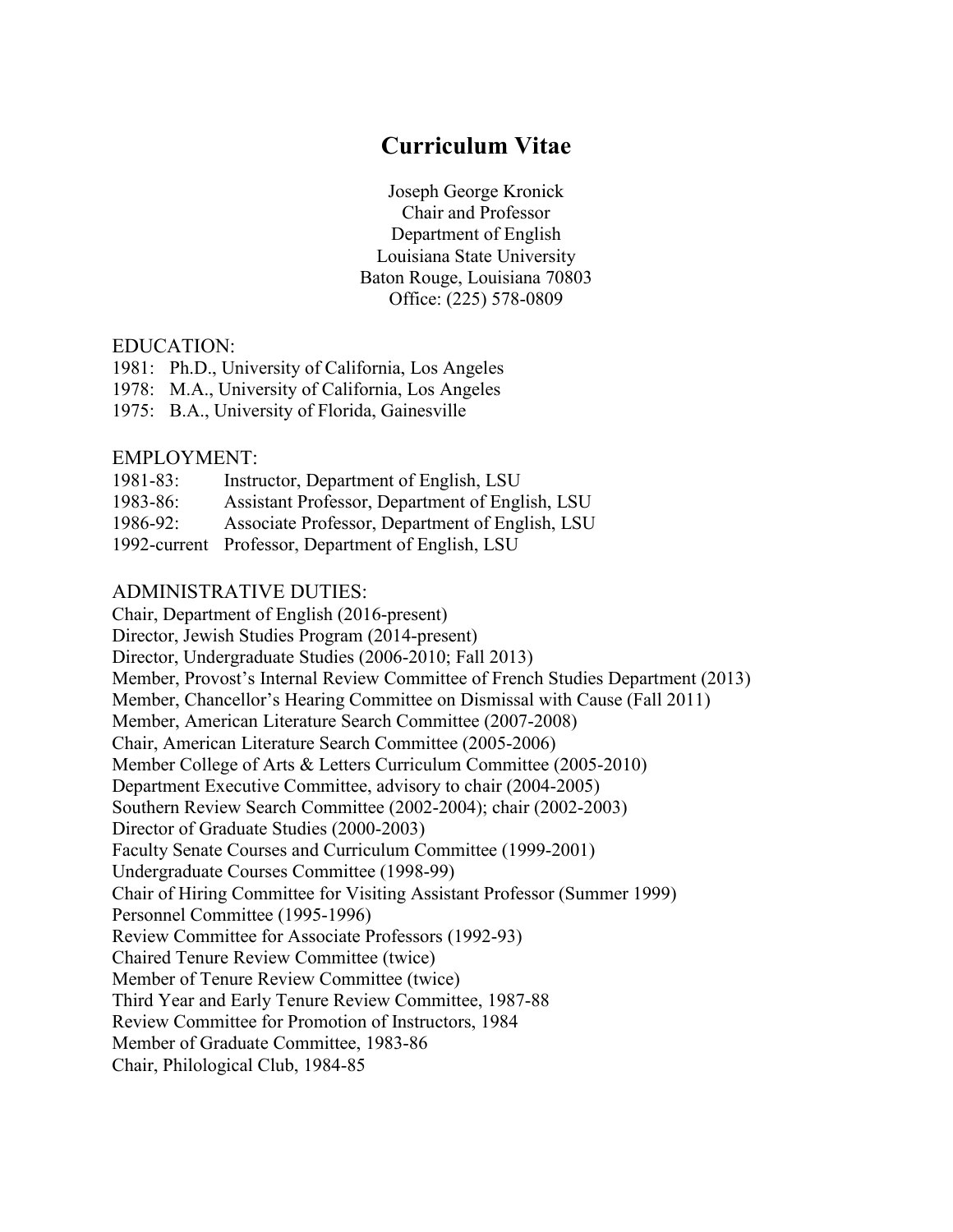#### AWARDS:

LSU Regents Grant, Summer 2010 LSU Regents Grant, Summer 2003 LSU Office of Research Summer Grant, 2000 LSU Office of Research Summer Grant, 1998 LSU Manship Grant, 1997 LSU Office of Research Summer Grant, 1995. NEH Summer Grant, 1988. Summer Stipend from the Center for French and Francophone Studies, 1987. Tuition scholarship from the School of Criticism and Theory, Summer 1982.

## SERIES EDITOR:

 Co-editor with Bainard Cowan of *Horizons in Theory and American Culture*. Louisiana State University Press. No longer running.

# CURRENT RESEARCH:

 Two book projects: the first is on philosophy and autobiography and biography; the second is Literature." tentatively entitled "Modernism and The Ancient Quarrel: The Problem of Ethics at the End of

## PUBLICATIONS:

### BOOKS:

*Derrida and the Future of Literature*. Albany: State University of New York Press, 1999.

 *American Poetics of History: From Emerson to the Moderns*. Baton Rouge: Louisiana State University Press, 1984.

*America's Modernisms: Revaluing the Canon. Essays in Honor of Joseph N. Riddel*. Co-edited with Kathryne V. Lindberg. 1996; Reprint Baton Rouge: Louisiana State University Press, 2010.

 Baton Rouge: Louisiana State University Press, 1991. *Theorizing American Literature: Hegel, the Sign, and History*. Co-edited with Bainard Cowan.

#### INTERVIEW:

 *with the Avant-Garde*. Ed. Louis Bourgeois (Oxford, MS: Vox Press, 2008): 77-85. "American Poetics and the Future of Literature," in *Complete with Missing Parts: Interviews* 

#### ARTICLES:

 "The Passages of Jacques Derrida: Between Philosophy and Biography." *South Atlantic Review*, 81:2 (Winter 2017): 210-231.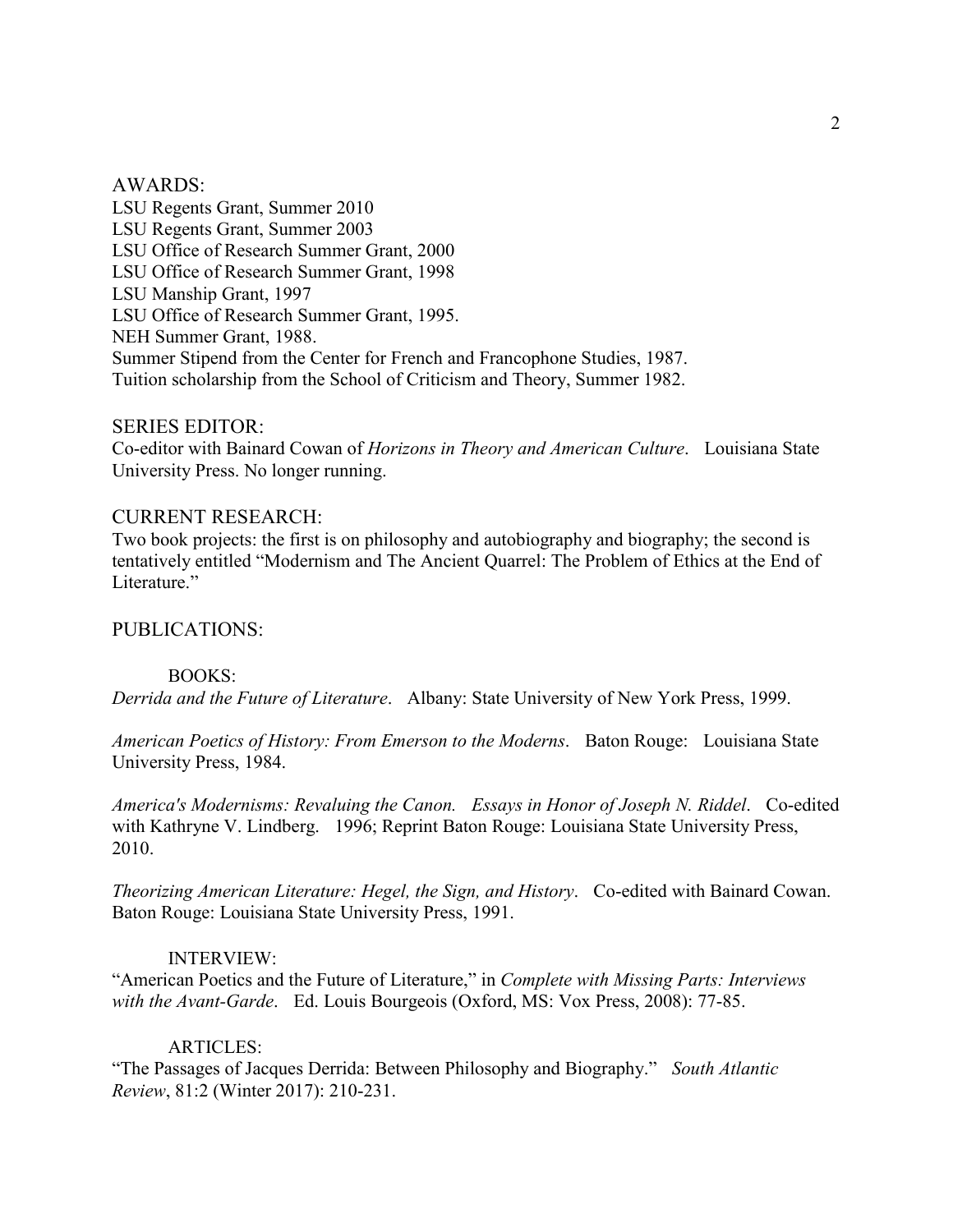"Biography as De-Facement: A Reply to Evelyn Barish on Paul de Man." *South Atlantic Review*. 82:1 (Spring 2017): 105-22.

 "Levinas and the Plot Against Literature." *Philosophy and Literature*. 40:1 (April 2016): 265- 72.

 "The Betrayal of Love: *The Golden Bowl* and Levinasian Ethics." *Henry James Review*, 37:1 (Winter 2016): 1-19.

 "T. S. Eliot, Alexander Pope, and the Fate of Poetry." In Robert Walker and Gerard Taylor, eds., *Swiftly Sternward: Essays on Laurence Sterne and His Times in Honor of Melvyn New*. Newark: University of Delaware Press, 2010, pp. 3-28.

 "The Poet in the Poem: Eliot, Pound, and the Life of the Writer." [Review Essay] *South Atlantic Review*.

 "Wither America? Reflections on the End of American Literature." *Journal of Contemporary Thought*, 29 (Summer 2009): 13-23.

"'Private Faces in Public Places': The Lives and Writings of Christopher Isherwood and Stephen Spender." [Review Essay] *South Atlantic Review*. 71:2 (Spring 2006):126-34.

 *Literature*, 30:2 (2006): 436-49. "The Ancient Quarrel Revisited: Literary Theory and the Return to Ethics," *Philosophy and* 

"The Death of Theory and the Example of Socrates," *Southwest Review*. 91:4 (2006): 455-66.

 "Derrida, Jacques." *Encyclopedia of Literature and Politics*, ed. M. Keith Booker. Westport, Connecticut: Greenwood Press, 2005, pp. 194-95.

 "'Auroras of Autumn.'" *Wallace Stevens*. Ed. Harold Bloom. *Bloom's Major Poets*. New York: Chelsea House, 2003. [Excerpt from "Wallace Stevens and the Question of the Book" in my *American Poetics of History*].

"Derrida, History, and Truth: A Prolegomenon." *Frame* (June 2001): 52-68.

"Writing American: Between Canon and Literature." *CR: The New Centennial Review*, 1:3 (Winter 2001): 37-66.

 Comparative Literature Issue, 115, no. 5 (Dec. 2000), 997-1918. "Philosophy as Autobiography: The Confessions of Jacques Derrida." *Modern Language Notes*.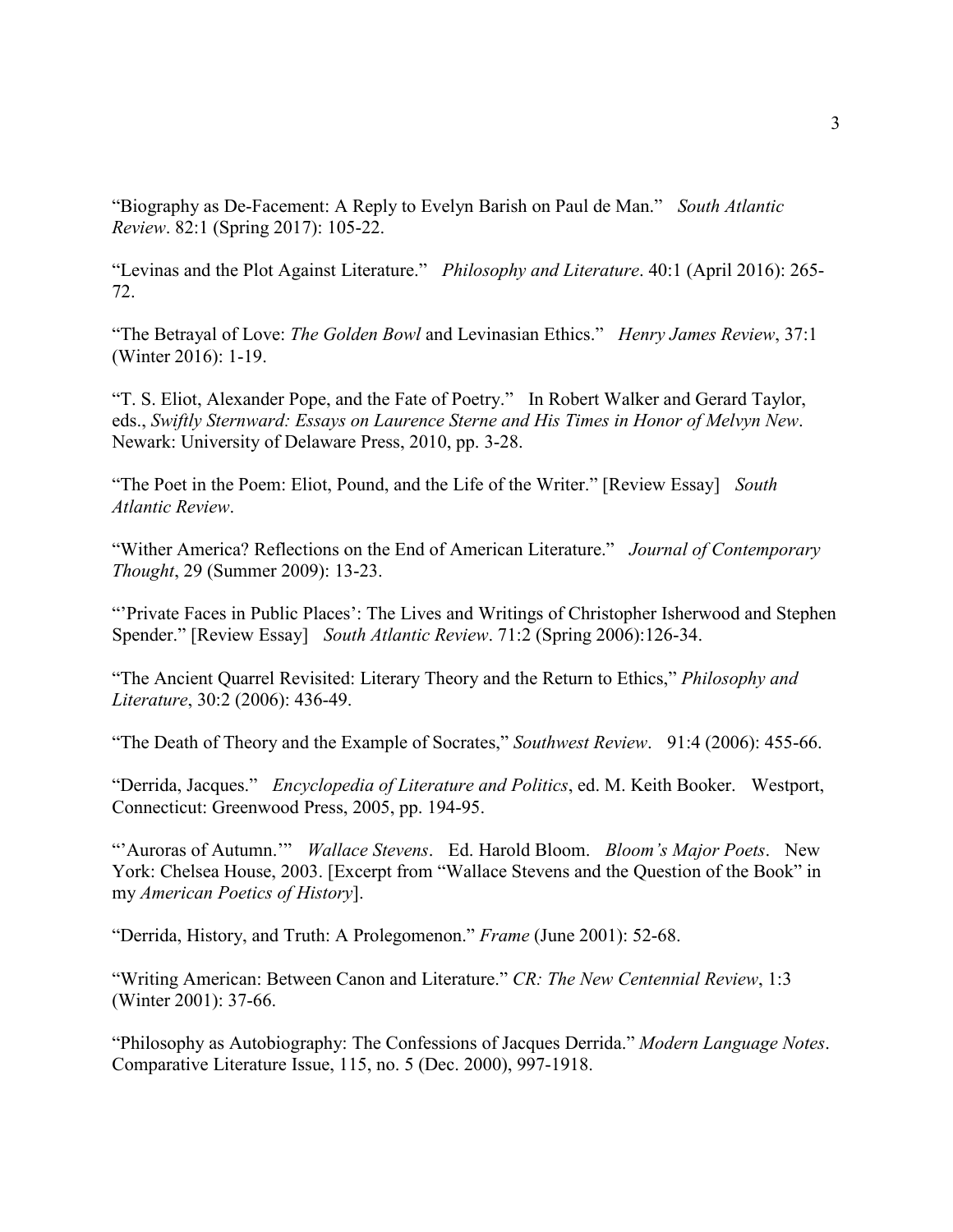"Between Act and Archive: Literature in the Nuclear Age." In *Future Crossings: Literature*  Evanston: Northwestern University Press, 2000, pp. 52-75. *Between Philosophy and Cultural Studies*. Ed. Krzysztof Ziarek and Seamus Deane.

"Emerson and the Divisions of Criticism." [Review Essay.] *Review*, 21 (1999), 59-98.

 "Repetition and Mimesis from Nietzsche to Emerson; or, How the World Became a Fable." *ESQ: Emerson Society Quarterly*, 43, nos. 1-4 (1997), 241-65.

 "Lindsay, Nicholas Vachel." *American National Biography*. Published under auspices of the American Council of Learned Societies. General Editor John A. Garraty. Cary, N.C.: Oxford University Press, 1998, pp. 697-99.

 "Zukofsky, Louis." *American National Biography*. Published under auspices of the American Council of Learned Societies. General Editor John A. Garraty. Cary, N.C.: Oxford University Press, 1998, pp. 262-64.

"Oppen, George." *American National Biography*. Published under auspices of the American Council of Learned Societies. General Editor John A. Garraty. Cary, N.C.: Oxford University Press, 1998, pp. 744-45.

 Baton Rouge: Louisiana State University Press, 1996. Afterword: Joseph N. Riddel (1931-1991). *America's Modernisms: Revaluing the Canon. Essays in Honor of Joseph N. Riddel*. Ed. Kathryne V. Lindberg and Joseph G. Kronick.

 Louisiana State University Press, 1995. Introduction. Co-authored with Mark Bauerlein. Joseph N. Riddel. *Purloined Letters: Originality and Repetition in American Literature*. Ed. Mark Bauerlein. Baton Rouge:

 "*Libra* and the Assassination of JFK: A Textbook Operation." *Arizona Quarterly*, 50, No. 1 (Spring 1994), 109-32.

 "Resembling Pound: Mimesis, Translation, Ideology." *Criticism*, 35, No. 2 (Spring 1993), 219- 36.

 "Telling the Difference: Stanley Cavell and the Resistance to Theory." *American Literary History*, 5, No. 1 (Spring 1993), 193-200.

 "Edmond Jabès and the Poetry of the Jewish Unhappy Consciousness." *Modern Language Notes*, 106, No. 5, Comparative Literature Issue, (1991), 967-996.

 "Romance and the Prose of the World: Hegelian Reflections on Hawthorne and America." In *Theorizing American Literature: Hegel, the Sign, and History*. Ed. Joseph Kronick and Bainard Cowan. Baton Rouge: Louisiana State University Press, 1991.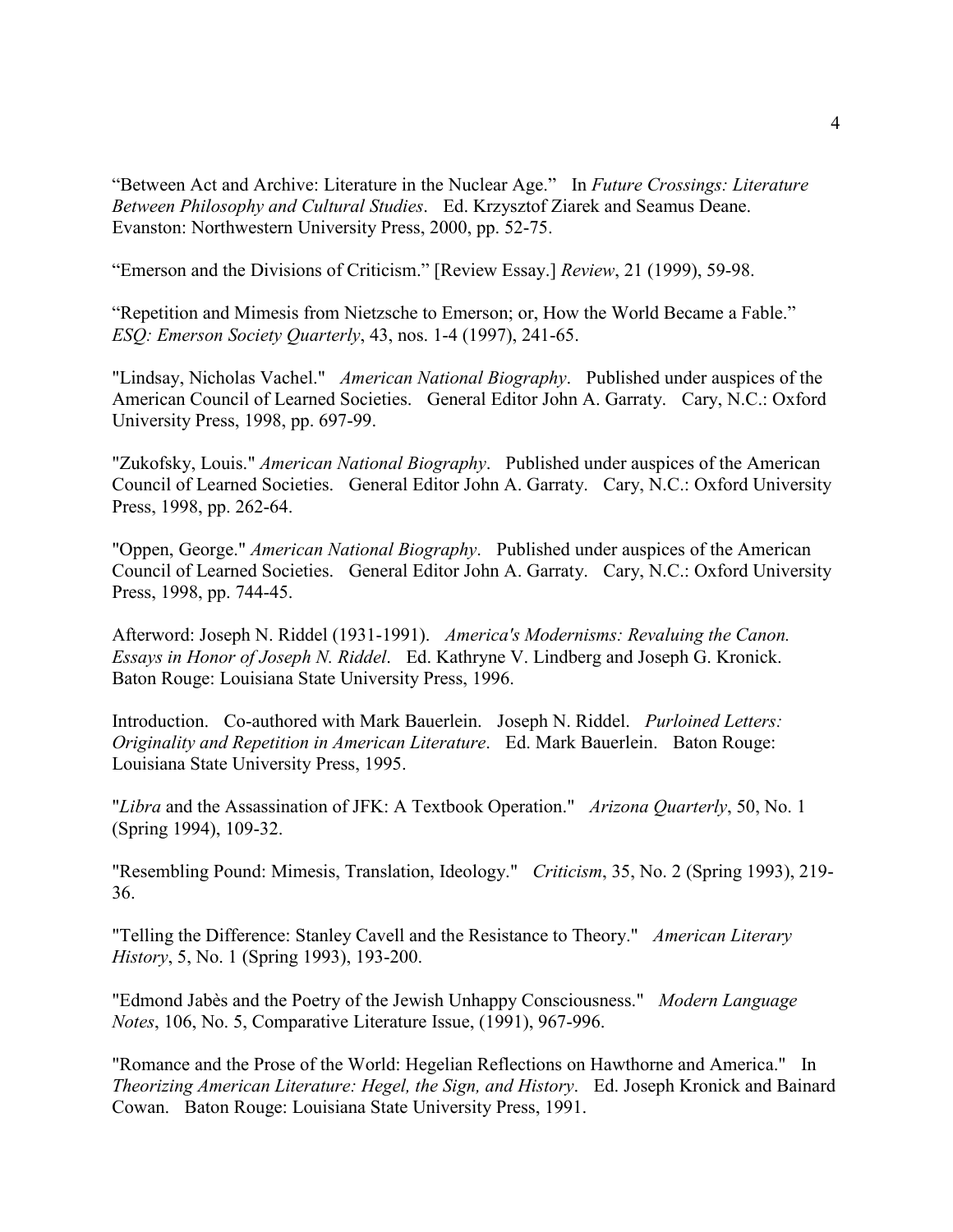"Dr. Heidegger's Experiment." [Review Essay.] *Boundary 2*, 17, No. 3 (Fall 1990), 116-53.

 "Reading Pound Against Pound." [Review Essay.] *Southern Review*, 25, No. 4 (Autumn 1989), 859-76.

 "Edgar Allan Poe: The Error of Reading and the Reading of Error." *Literature and Psychology*, 35, No. 3 (1989), 22-42.

 "Edgar Allan Poe: The Error of Reading and the Reading of Error." *Southern Literature and Literary Theory*. Ed. Jefferson Humphries. Athens: University of Georgia Press, 1990.

"Edgar Allan Poe: The Error of Reading and the Reading of Error." Reprinted in *Literature: An Introduction to Critical Reading*. Ed. William Vesterman. San Diego: Harcourt Brace Jovanovich, 1993, 919-36.

 "Houses and Compost: Thoreau's *Walden*." In *Modern Critical Interpretations: Henry David Thoreau's "Walden*." Ed. Harold Bloom. New York: Chelsea House, 1987. Reprint of a portion of Chapter One of *American Poetics of History*.

 "On the Border of History: Whitman and the American Sublime." In *The American Sublime*. Ed. Mary Arensberg. Albany: State University of New York Press, 1986.

 "The Limits of Contradiction: Irony and History in Hegel and Henry Adams." *Clio*, 15, No. 4 (Summer 1986), 391-410.

"Robert Duncan and the Truth that Lies in Myth." *Sagetrieb*, 4 (Fall/Winter 1985), 191-207.

 "Hermeneutics and Literary Biography." *Boundary 2*, 12, No. 3/13, No. 1 (Spring/Fall 1984), 99-120.

 "Large White Man Reading: Stevens' Genealogy of the Giant." *The Wallace Stevens Journal*, 7 (Fall 1983), 89-98.

 "Of Parents, Children, and Rabbis: Wallace Stevens and the Question of the Book." *Boundary 2*, 10 (Spring 1982), 125-54.

 "Of Parents, Children, and Rabbis: Wallace Stevens and the Question of the Book." Reprinted in *Critical Essays on Wallace Stevens*. Ed. Steven Gould Axelrod and Helen Deese. Boston: G. K. Hall & Co., 1988.

"The Metamorphic Stevens." *The Wallace Stevens Journal*, 6 (Spring 1982), 3-9.

"Emerson and the Question of Reading/Writing," *Genre*, 14 (Fall 1981), 363-381.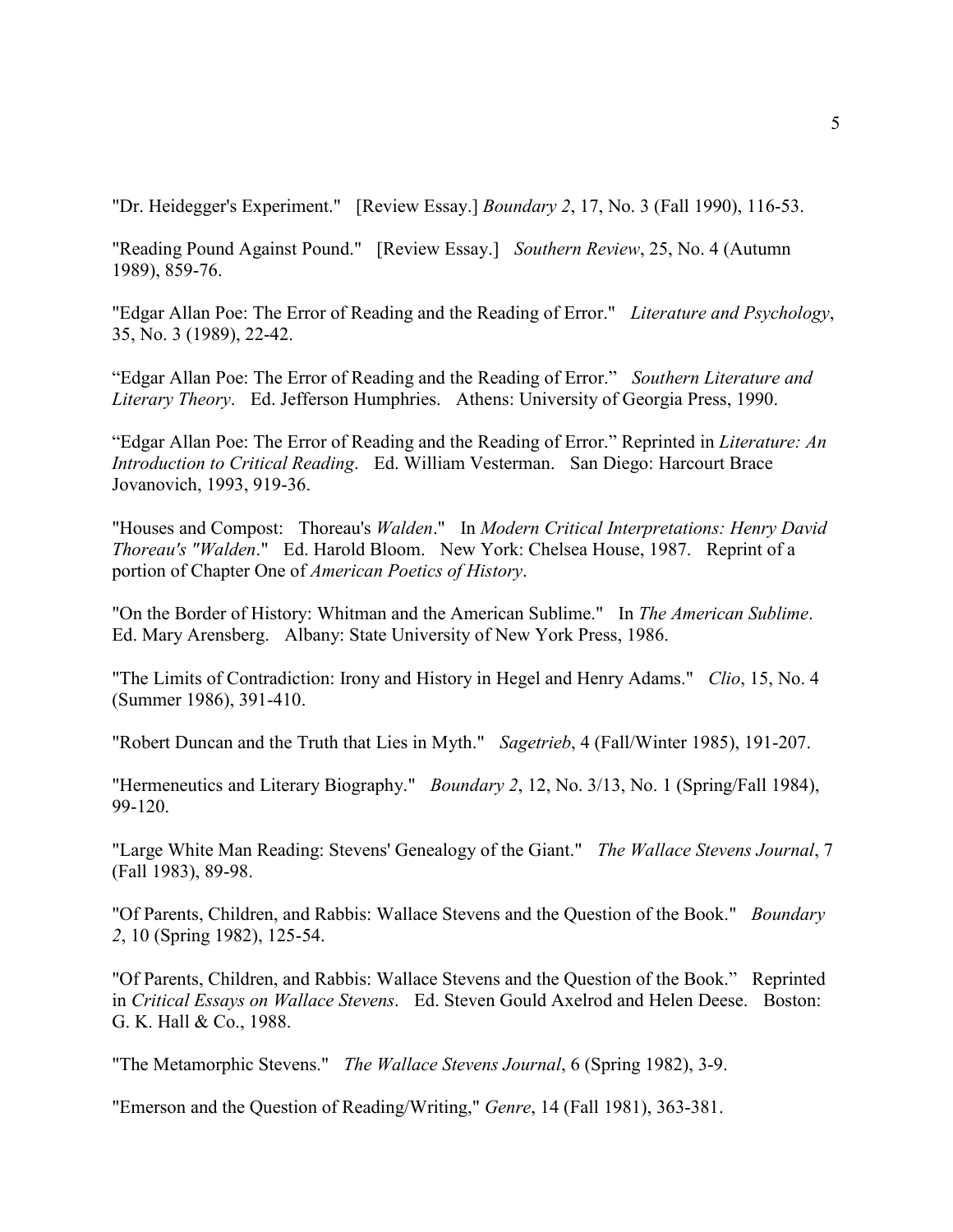#### BOOK REVIEWS:

*Ralph Waldo Emerson: Essential Spiritual Writings*. Ed. Jon M. Sweeney. Modern Spiritual Masters Series. Maryknoll, New York: Orbis Books, 2016. xv + 153 pp. *Christianity and Literature*, 67, No. 3 (2018), 579-82.

Stephen J. Schuler. *The Augustinian Theology of W. H. Auden*. Columbia, SC: University of South Carolina Press, 2013. 213 pp. *Religion and Literature*, 47, No. 2 (2015), 163-65.

 *Ecopoetics: The Language of Nature, the Nature of Language*. By Scott Knickerbocker. Amherst: University of Massachusetts Press, 2012. x + 203 pp. *South Atlantic Review*, 78, No.3-4 (2013), 175-78.

 Joel Porte, *Consciousness and Culture: Emerson and Thoreau Reviewed*. New Haven: Yale University Press, 2003. In *The New England Quarterly* (September 2005), 453-55.

Miguel de Cervantes Saavedra, *The History and Adventures of the Renowned Don Quixote*, tans. Tobias Smollett, intro. and notes Martin C. Battestin, ed. O. M. Brack, Jr. Athens: Georgia, 2003. *The Scriblerian* (Spring/Autumn 2005), 141-42.

James R. Guthrie. *Above Time: Emerson=s and Thoreau=s Temporal Revolutions*. Columbia: University of Missouri Press, 2001. In *South Atlantic Review* (Fall 2003), 110-13.

John Beck. *Writing the Radical Center: William Carlos Williams, John Dewey, and American Cultural Politics*. Albany: State University of New York Press, 2001. Michael Thurston. *Making Something Happen: American Political Poetry between the World Wars*. Chapel Hill: University of North Carolina Press, 2001. In *American Literature* (March 2003), 196-98.

Stuart Barnett, ed. *Hegel After Derrida*. London and New York: Routledge, 1998. In *Criticism*, 43, No. 1 (Winter 2001), 110-15.

Manfred Pütz, ed. *Nietzsche in American Literature and Thought*. Columbia, S.C.: Camden House, 1995. *Modern Philology*, 95, No. 3 (February 1998), 429-33.

 Michael Coyle. *Ezra Pound, Popular Genres, and the Discourse of Culture*. University Park: University of Pennsylvania Press, 1995. *English Literature in Transition*, 39, No. 3 (1996), 393-96.

Anthony Kemp. *The Estrangement of the Past: A Study in the Origins of Modern Historical Consciousness*. New York: Oxford University Press, 1991. In *Clio*, 24, No. 1 (Fall 1994), 94- 97.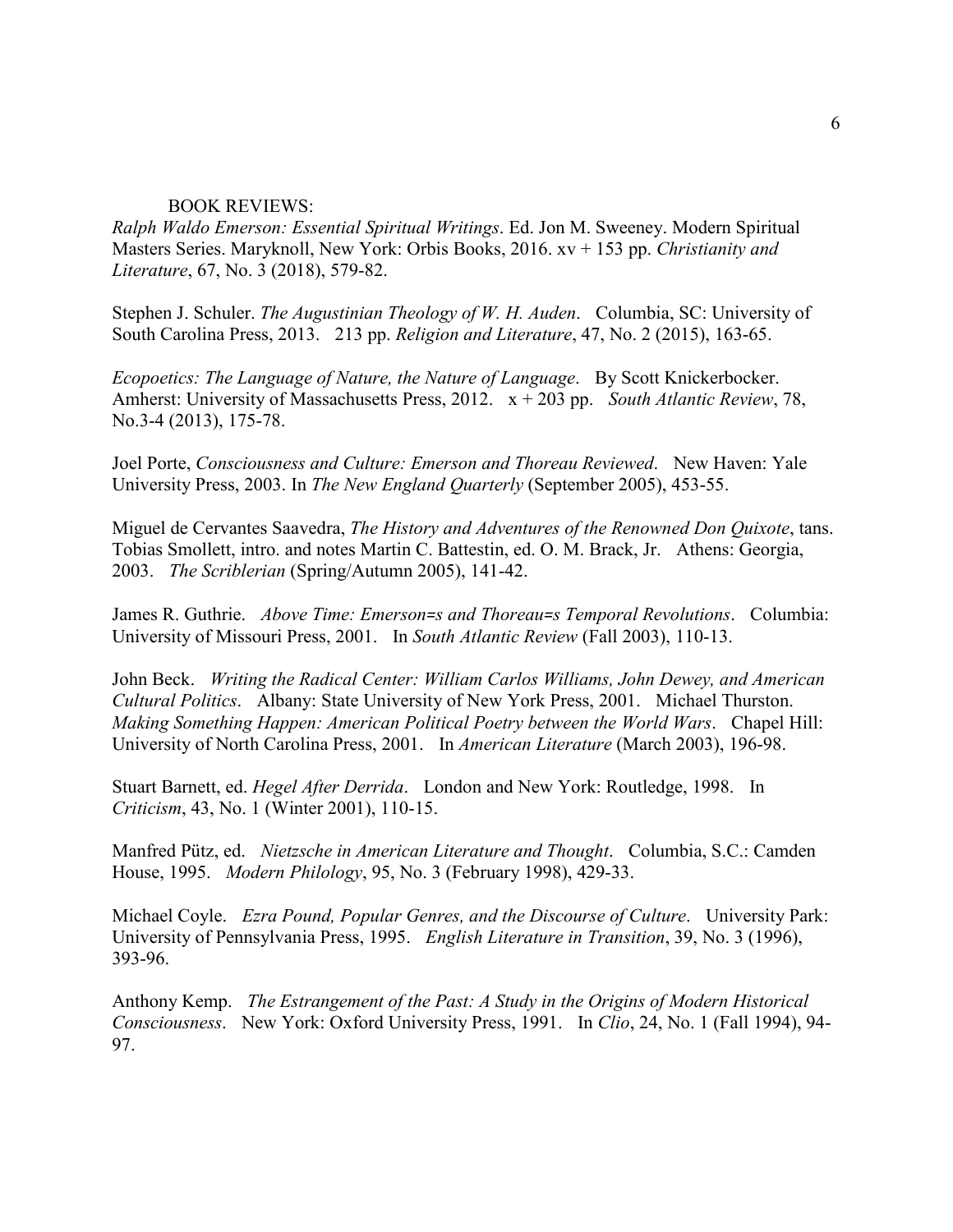Demetres P. Tryphonopoulos. *The Celestial Tradition: A Study of Ezra Pound's "The Cantos*," Waterloo, Ontario: Wilfrid Laurier University Press, 1992. In *Journal of English and Germanic Philology*, 93, No. 1 (January 1994), 148-50.

Vincent Sherry. *Ezra Pound, Wyndham Lewis, and Radical Modernism*. New York: Oxford University Press, 1993. In *American Literature*, 65 (December 1993), 802-803.

Eugenio Donato. *The Script of Decadence: Essays on the Fictions of Flaubert and the Poetics of Romanticism*. New York: Oxford University Press, 1993. In *Modern Language Notes*, 108, No. 5 (December 1993), 956-59.

 Lawrence S. Rainey. *Ezra Pound and the Monument of Culture: Text, History, and the Malatesta Cantos*. Chicago: University of Chicago Press, 1991. In *Journal of English and Germanic Philology*, 92, No. 4 (October 1993), 586-88.

Sharon Cameron. *Thinking in Henry James*. Chicago: University of Chicago Press, 1989. *The Henry James Review*, 13, no. 2 (Spring 1992), 208-211.

 Sacvan Bercovitch. *The Office of the Scarlet Letter*. Baltimore: Johns Hopkins University Press, 1991. Lauren Berlant. *The Anatomy of National Fantasy: Hawthorne, Utopia, and Everyday Life*. Chicago: University of Chicago Press, 1991. In *Criticism*, 34, No. 4 (Fall 1992), 624-28.

 Philippe Lacoue-Labarthe. *Typography: Mimesis, Philosophy, Politics*. Introduction by Jacques Derrida. Trans. ed. Christopher Fynsk. Cambridge: Harvard University Press, 1989. In *Review of Metaphysics*, 44, No. 2 (Dec. 1990), 421-22.

Albert J. von Frank, ed. *The Complete Sermons of Ralph Waldo Emerson*. Vol. I. Columbia: University of Missouri Press, 1989. Wesley T. Mott. *"The Strains of Eloquence": Emerson and His Sermons*. University Park: The Pennsylvania State University Press, 1989. In *The New England Quarterly*, 63, No. 3 (Sept., 1990), 516-18.

J. C. Levenson, et al., eds. *The Letters of Henry Adams*. Vols. 4-6. Cambridge: Harvard University Press. In *South Atlantic Review*, 55 (May, 1990), 153-58.

Kathryne V. Lindberg, *Reading Pound Reading: Modernism after Nietzsche*. New York: Oxford University Press, 1987. In *Genre*, 22 (Spring/Summer, 1989), 195-97.

 Michael Beehler. *T. S. Eliot, Wallace Stevens, and the Discourses of Difference*. Baton Rouge: Louisiana State University Press, 1987. B. J. Leggett. *Wallace Stevens and Poetic Theory: Conceiving the Supreme Fiction*. Chapel Hill: University of North Carolina Press, 1987. George S. Lensing. *Wallace Stevens: A Poet's Growth*. Baton Rouge: Louisiana State University Press, 1986. In *Journal of American Studies*, 22, No. 3 (Dec. 1988), 491-92.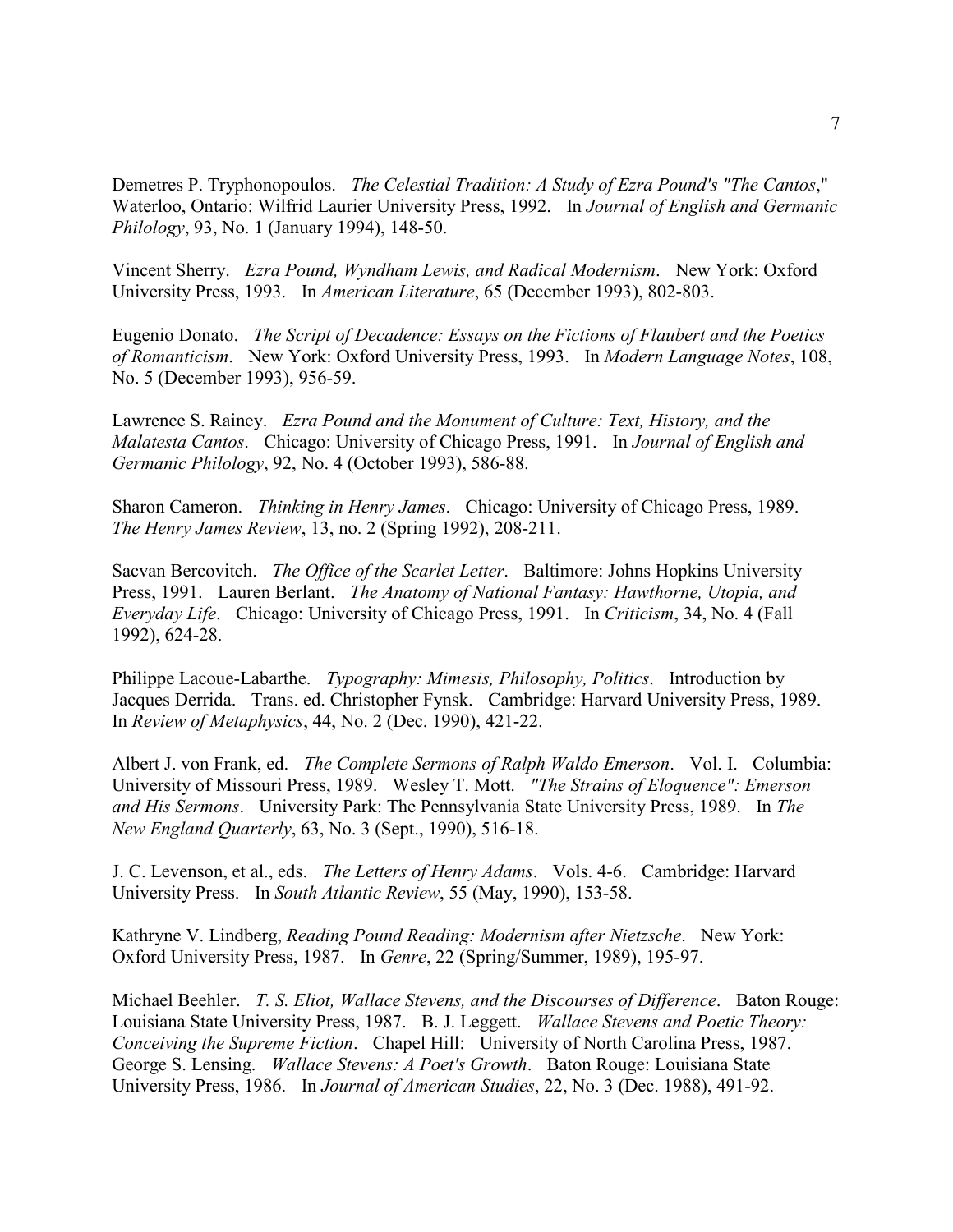Charles Berger. *Forms of Farewell: The Late Poetry of Wallace Stevens*. Madison: University  Cambridge: Cambridge University Press, 1985. Rajeev S. Patke. *The Long Poems of Wallace*  of Wisconsin Press, 1985. Albert Gelpi, ed. *Wallace Stevens: The Poetics of Modernism*. *Stevens: An Interpretative Study*. Cambridge: Cambridge University Press, 1985. In *South Atlantic Review*, 53, No. 2 (May 1988), 167-70.

 Jacques Derrida. *The Postcard from Socrates to Freud and Beyond*. Trans. Alan Bass. Chicago: University of Chicago Press, 1987. In *The Review of Metaphysics*, 41, No. 4 (1988), 825-26.

 John Llewelyn. *Beyond Metaphysics? The Hermeneutic Circle in Contemporary Continental*  John Llewelyn. *Derrida on the Threshold of Sense*. New York: St. Martin's Press, 1986. *Philosophy*. Atlantic Highlands: Humanities Press, 1985. In *The Review of Metaphysics*, 41, No. 2 (December 1987), 399-401.

Jacqueline Vaught Brogan. *Stevens and Simile: A Theory of Language*. Princeton: Princeton University Press, 1986. In *The Wallace Stevens Journal*, 11 (Spring 1987), 58-59.

Stephen W. Melville. *Philosophy Beside Itself: Deconstruction and Modernism*. Minneapolis: University of Minnesota Press, 1986. In *Philosophy and Literature*, 11, No. 2 (October 1987), 366-67.

 Marshall Blonsky, ed. *On Signs*. Baltimore: Johns Hopkins University Press, 1985; and John Rajchman and Cornel West, eds. *Post-Analytic Philosophy*. New York: Columbia University Press, 1986. *South Atlantic Review*, 51 (November 1986), 114-19.

 Ralph H. Orth, et al., eds. *The Poetry Notebooks of Ralph Waldo Emerson*. Columbia: University of Missouri Press, 1986. *New England Quarterly*, 60 (March 1987), 127-29.

 Marjorie Perloff. *The Dance of the Intellect: Studies in the Poetry of the Pound Tradition*. Cambridge: Cambridge University Press, 1985. *American Literature*, (March 1987), 139-40.

 Carlos Baker. *The Echoing Green: Romanticism, Modernism, and the Phenomenon of Transference in Poetry*. Princeton: Princeton University Press, 1984. In *Journal of American Studies*, 19 (April 1985). 141-42.

 Charles Berger. *Forms of Farewell: The Late Poetry of Wallace Stevens*. Madison: University of Wisconsin Press, 1985. In *The Wallace Stevens Journal*, 9 (Fall 1985), 124-26.

Robert von Hallberg. *American Poetry and Culture, 1945-1980*. Cambridge: Harvard University Press, 1985. In *Contemporary Literature*, 27 (Summer 1986), 265-69.

 Frederick C. Stern. *F. O. Matthiessen: Christian Socialist as Critic*. Chapel Hill: University of North Carolina Press, 1981. In *The Henry James Review*, 6 (Fall 1984), 66-68.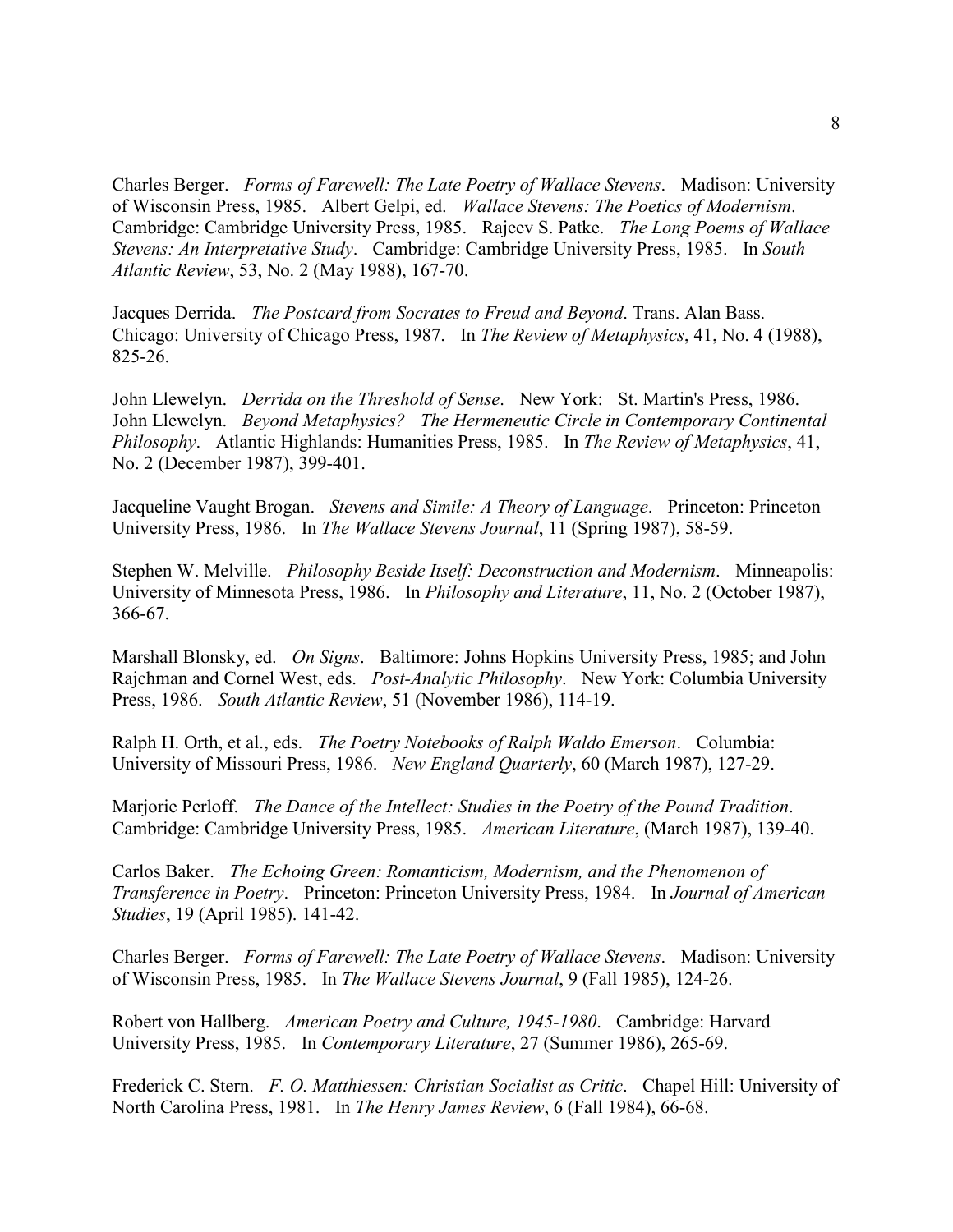# PAPERS READ AT PROFESSIONAL MEETINGS:

"Wither America? Reflections on the End of American Literature." Presented at the annual conference of the American Literature Association, Boston, Massachusetts, May 21-24, 2009.

"Alexander Pope, T. S. Eliot, and the Fate of Poetry." Presented at an international conference, "Writing the Self: Modes of Self-Portrayal in the Cultural Text," held at the University of Bucharest, Romania, June 5-7, 2008.

 "The Curriculum at LSU: Between Fact and Theory; or, The Force of Inertia." Presented at the 2002 meeting of the Association of Departments of English in Baton Rouge, Louisiana.

 "Derrida, Auto-Thanatography, and the Passion of Maurice Blanchot." Presented at the 1998 Modern Language Association Convention in San Francisco, California (Dec. 27-30).

 "Deconstruction and the Invention of the Future." Presented at the Fifth Conference of the International Society for the Study of European Ideas, 19-24 August 1996, University for Humanist Studies, Utrecht, The Netherlands.

 "Deconstruction and the Invention of the Future." Presented at the annual meeting of the American Comparative Literature Association, April 1996, at the University of Notre Dame, South Bend, Indiana.

 "Ezra Pound and the Economy of the Gift." Presented at the annual meeting of the Southern American Studies Association, April 1995, in Tampa, Florida.

 "Heidegger Before the Law: The Question of Representation." Presented at the annual convention of the Modern Language Association, Dec. 1993, in Toronto, Canada.

 "Derrida and the Ends of Representation." "Passions, Persons, Powers," a conference hosted by the Department of Comparative Literature, University of California, Berkeley, April 30-May 3, 1992.

 "Edmond Jabès and the Poetry of the Jewish Unhappy Consciousness." Presented at the annual meeting of the International Association for Philosophy and Literature, April 1988, at the University of Notre Dame.

 "Edmond Jabès and 'The Star of Wisdom': The Question of Hegel." Presented at the annual meeting of the North East Modern Language Association, April 1987, in Boston, Mass.

 "History and the Problem of Genre: Hegel and American Literature." Presented at the annual Modern Language Association Convention December 1986, in New York.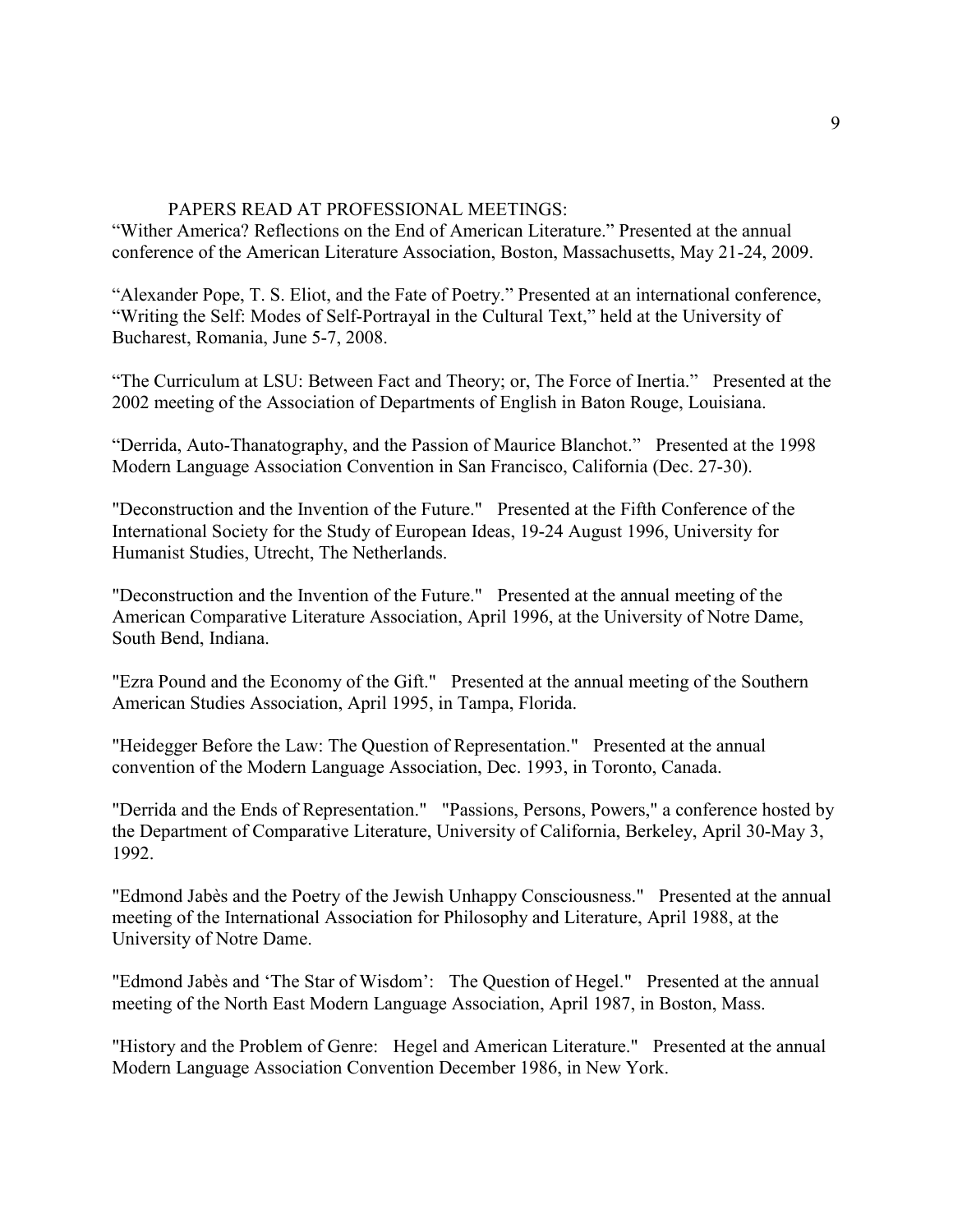"*Technê*, Aesthetics, and the There of Being in Heidegger." Presented at the annual meeting of the International Association for Philosophy and Literature, May 1986, at the University of Washington, Seattle.

 "Emerson and the Psychology of the American Sublime." Presented at the South Atlantic Modern Language Association Convention, November 1, 1985.

Chaired special session, "Versions of American Modernism," at the annual Modern Language Association Convention, December 1984, in Washington, D.C. "'Connoisseur of Chaos': Henry Adams on History" was presented at this session.

 "Burke and Marx: Towards a Rhetoric of Tropes." Presented at the annual meeting of the South Atlantic Modern Language Association, November 1984, in Atlanta, Georgia.

 "Hermeneutics and Literary Biography." Presented at the annual Louisiana Philosophy Convention, October 1983, at Louisiana State University, Baton Rouge.

 "Large White Man Reading: Stevens' Genealogy of the Giant." Presented at the annual Modern Language Association Convention, December 1982, in Los Angeles, California.

 "Emerson and the Conception of History." Presented before faculty and students at the Institut für England und Amerikastudien, June 11, 1982, at the J. W. Goethe University, Frankfurt am Main.

## PROFESSIONAL SERVICE:

 State University of New York Book manuscripts read for following university presses: Louisiana State University Johns Hopkins University University of Minnesota Oxford University Fordham University

Mosaic<br>PMLA Reader of submissions to following journals: boundary 2 Style American Literary History Melus Journal of Jewish Identities

Referee for Fellowships and Awards